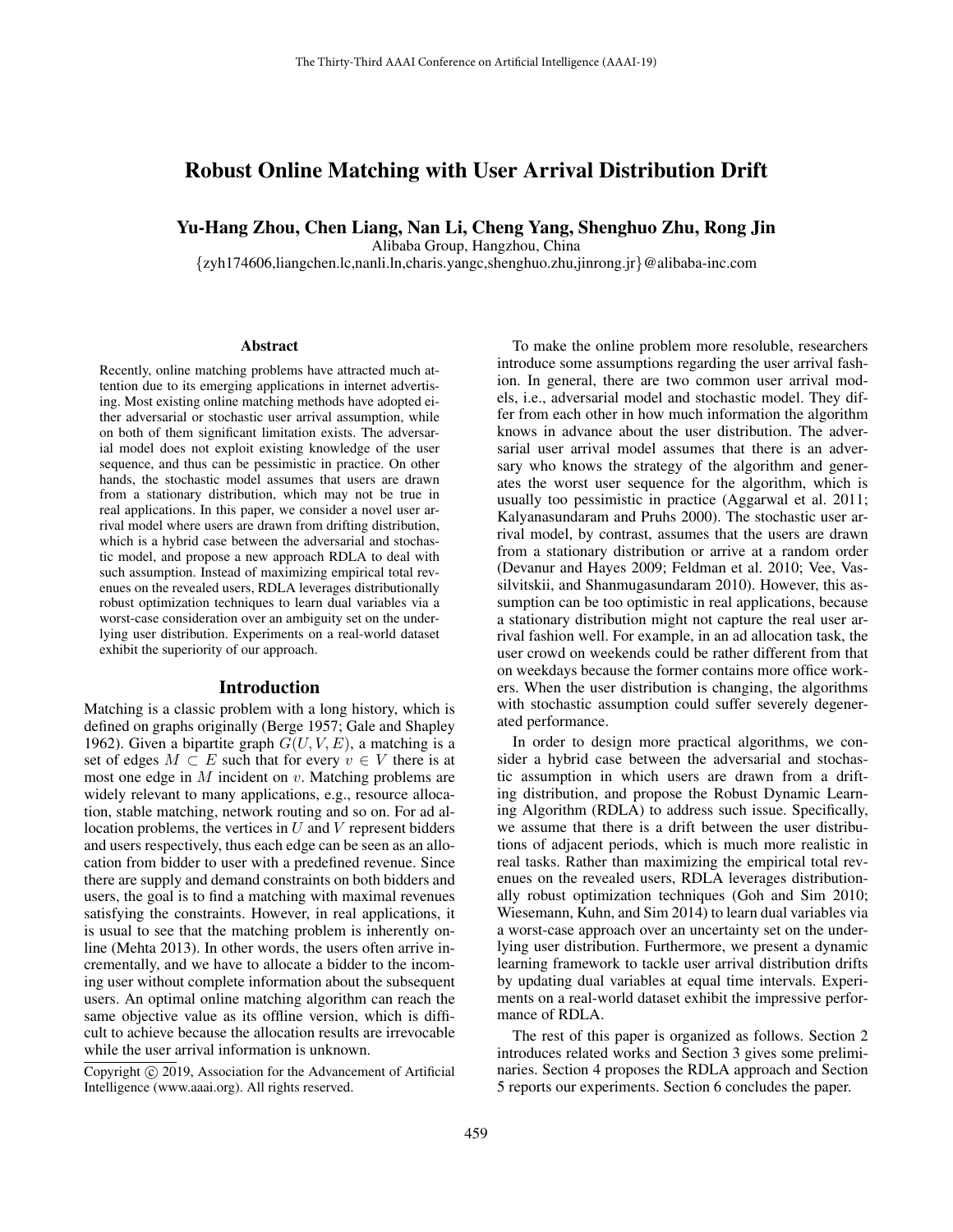### Related Works

**Online Matching** In the past decades, many efforts have been devoted to online matching problems [\(Mehta 2013\)](#page-7-2) due to the increasing demand of internet advertising applications. In general, there are two kinds of different assumptions on user arrival models, i.e., adversarial model and stochastic model, thus existing online matching methods fall naturally into two categories accordingly.

The *adversarial user arrival model* assumes that there is an adversary who knows the strategy of the algorithm and generates the worst user sequence for the algorithm, which is reasonable when we have no knowledge of the user sequences. It has been proved that the optimal competitive ratio of algorithms designed for the adversarial setting is  $1 - 1/e$  [\(Karp, Vazirani, and Vazirani 1990\)](#page-7-9), and several algorithms, e.g., Perturbed Greedy [\(Aggarwal et al. 2011\)](#page-6-0) and Balance Algorithm [\(Kalyanasundaram and Pruhs 2000\)](#page-7-3) have been proposed to achieve the optimal value. However, in reality we often have some priors about the user sequence, leading to the fact that the adversarial user arrival model is usually too pessimistic. It is shown that even under some mild assumptions such as the random order setting, the competitive ratio of the adversarial algorithms can only be improved to 0.76, which is far from the near-optimal performance [\(Mirrokni, Gharan, and Zadimoghaddam 2012\)](#page-7-10).

The *stochastic user arrival model* assumes that users are drawn from a stationary distribution or arrive at a random order. The online primal-dual scheme is a classic framework with the stochastic assumption, in which dual variables are learned by solving a fractional online matching problem on the revealed users and used for the allocation of subsequent online users. This approach was first presented for AdWords problem [\(Buchbinder and Naor 2009;](#page-7-11) [Devanur and Hayes 2009\)](#page-7-4), and then extended to other general matching problems [\(Feldman et al. 2010;](#page-7-5) [Vee, Vassilvit](#page-7-6)[skii, and Shanmugasundaram 2010\)](#page-7-6). For the stochastic user arrival model, these algorithms can achieve a near-optimal competitive ratio of  $1 - \epsilon$ . Moreover, under the assumption of random order of arrival users, [\(Agrawal, Wang, and](#page-6-1) [Ye 2014\)](#page-6-1) proposed a Dynamic Learning Algorithm (DLA) that updates dual variables at geometric time intervals and achieves a competitive ratio of  $1 - O(\sqrt{M \log T/B})$  where  $M$  and  $T$  are the numbers of bidders and users respectively and  $B$  is the minimum budget among all bidders.

Though the best algorithms for the stochastic setting are near-optimal when users arrive stochastically as expected, it is notable that they could have a degenerated competitive ratio close to zero when the real users are adversarial selected [\(Esfandiari, Korula, and Mirrokni 2015\)](#page-7-12). In other words, algorithms designed for stochastic setting are not as robust as that for the adversarial setting. Recently, to capture the presence of user traffic spike caused by unpredictable events such as breaking news, [\(Esfandiari, Korula, and Mir](#page-7-12)[rokni 2015\)](#page-7-12) proposed a robust online stochastic model to capture the nature of traffic spikes in online advertising, but it is still different from our consideration that the user arrival distribution is drifting all the time.

Distributionally Robust Optimization (DRO) Optimization models are used in statistical learning and other decision making problems, where there are some parameters to be specificated or estimated. It is known that the optimal solution of an optimization model depends heavily on these uncertain parameters. However, due to the slackness of data and other useful information, it is difficult to estimate these parameters precisely. To cope with such issues, *Robust Optimization* approaches have been proposed aiming at finding an optimal solution that is tolerant to the ambiguous parameters [\(Ben-Tal, El Ghaoui, and Nemirovski 2009;](#page-7-13) [Bertsimas, Brown, and Caramanis 2011\)](#page-7-14).

It is typical to model the ambiguity by using an uncertainty set of parameters and to optimize with the worst case of the parameters in this set [\(Ben-Tal and Nemirovski](#page-7-15) [1998;](#page-7-15) [Ghaoui, Oustry, and Lebret 1998\)](#page-7-16). However, such approaches may ignore the stochastic nature of parameters. Therefore, *Distributionally Robust Optimization (DRO)* was proposed, which introduces a distribution  $P$  on the parameter set and models the uncertainty by introducing ambiguity set specified by distribution  $P$ . Finally, we aim at optimizing the worst case of the distribution in the set [\(Goh and Sim](#page-7-7) [2010;](#page-7-7) [Wiesemann, Kuhn, and Sim 2014\)](#page-7-8).

Now the key question is how to choose the ambiguity distribution set. Many approaches were proposed to work with an ambiguity set constructed by the moments of the distribution [\(Delage and Ye 2010;](#page-7-17) [Goh and Sim 2010\)](#page-7-7). In addition, a statistical estimation of the distribution called *nominal distribution* can be available, containing valuable knowledge of the underlying distribution. We restrict the ambiguity set such that the distribution in the set is within a certain distance from the nominal distribution. Different distances such as KL divergence [\(Hu and Hong 2013\)](#page-7-18), Wasserstein metric [\(Esfahani and Kuhn 2018;](#page-7-19) [Gao and Kley](#page-7-20)[wegt 2017\)](#page-7-20) and  $\phi$ -divergence [\(Namkoong and Duchi 2016;](#page-7-21) [Namkoong and Duchi 2017\)](#page-7-22) has been considered. Recently, [\(Namkoong and Duchi 2017\)](#page-7-22) builds off of techniques for DRO and empirical risk minimization.

#### **Preliminaries**

#### Online Matching Problem

To make notation more precise, we take the ad allocation task as an example of matching problem. Suppose that there are  $M$  bidders and  $T$  users to take part in the bidding. When allocating the  $i$ -th bidder to the  $t$ -th user, the bidder wins a revenue of  $R_{it}$  and pays a cost of  $c_i$ . The total costs paid by the  $i$ -th bidder can not exceed its predetermined budget  $b_i$ . The goal is to find an optimal matching with maximal total revenues satisfying all budget constraints, which can be formulated as,

$$
\max_{X \in \Omega} \sum_{t=1}^{T} \sum_{i=1}^{M} R_{it} X_{it}
$$
\n
$$
\text{s.t. } \sum_{t=1}^{T} c_{i} X_{it} \le b_{i}, \ i \in [M]
$$
\n
$$
(1)
$$

<span id="page-1-0"></span>where  $\Omega = \{X \in \mathcal{R}_+^{M \times T} : \sum_{i=1}^M X_{it} = 1, \forall t \in [T] \}.$  $X_{it} \in \{0,1\}$  is the decision variable indicating whether the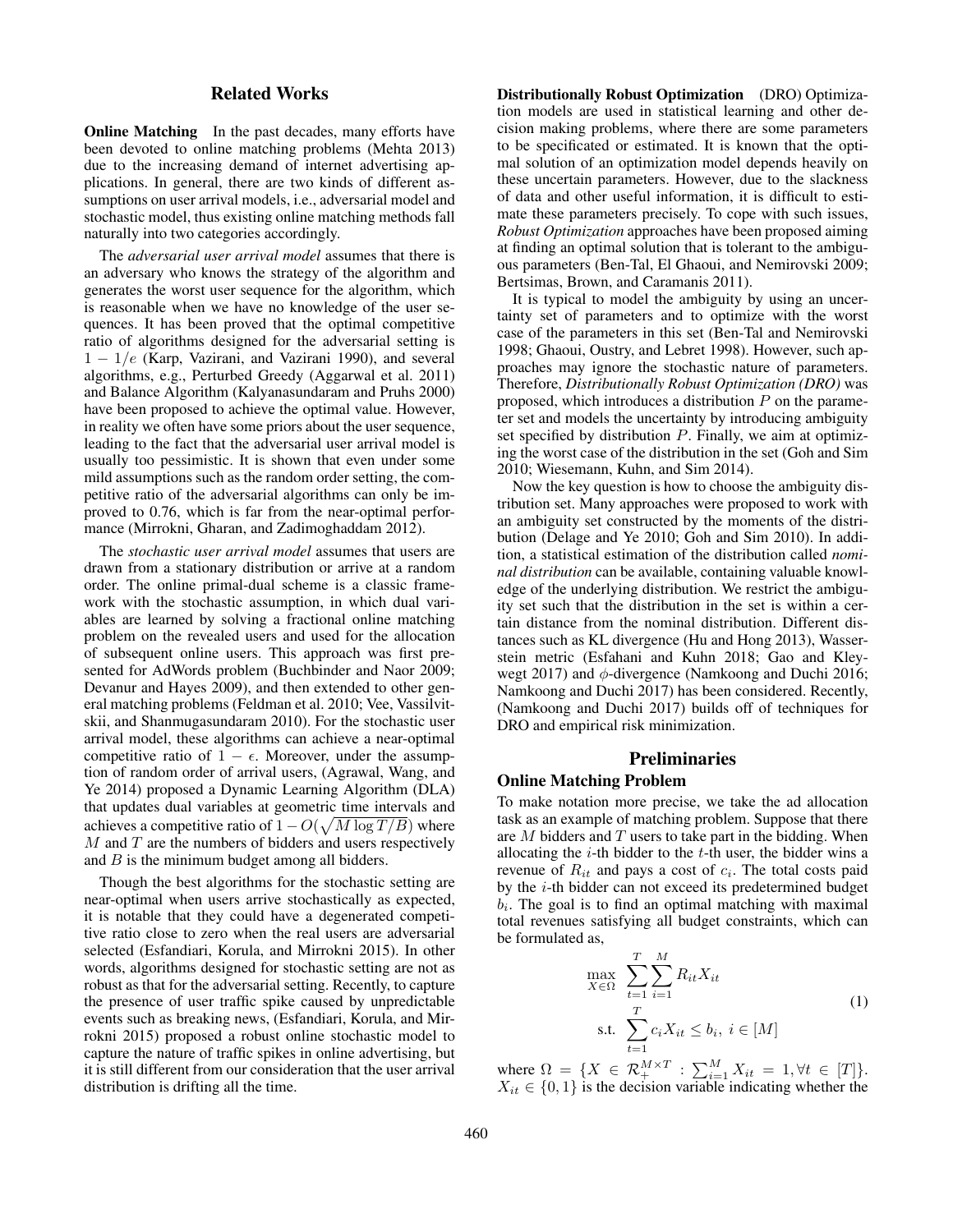algorithm allocates the  $i$ -th bidder to the  $t$ -th user. Note that  $\sum_{i=1}^{M} X_{it} = 1$ , meaning that only one bidder can be allocated to the t-th user.

It is easy to see [\(1\)](#page-1-0) is a special case of linear programming, and can be solved efficiently in polynomial time. However, in reality the users arrive in a sequence, which means that  $R_{it}$  is revealed incrementally. Therefore it is of great importance to develop online matching algorithms making sequential decisions  $X_{:t}$ 's such that the final total revenues  $\sum_{t=1}^{T} \sum_{i=1}^{M} R_{it} X_{it}$  is maximized. Specifically, given the previous decisions  $\{X_{:j}\}_{j=1}^{t-1}$  and users  $\{R_{:j}\}_{j=1}^{t}$ , the t-th variable  $X_{:t}$  has to be decided, subject to the budget constraints  $\sum_{j=1}^{t} c_i X_{ij} \leq b_i, i \in [M]$ . We can measure an online matching algorithm by *Competitive Ratio*.

Defination 1. *Competitive Ratio (C.R.)*

$$
C.R. = \frac{\sum_{t=1}^{T} \sum_{i=1}^{M} R_{it} X_{it}}{OPT}
$$
 (2)

*where OPT is the optimal objective value for the corresponding offline problem.*

Remark 1. For offline algorithms, all users are revealed in advance, thus  $OPT$  is an upper bound of the optimal total revenues for online algorithms. When C.R. of an online algorithm approaches to 1, we call it a *near-optimal* algorithm.

### The Primal-Dual Framework

The Online Primal-Dual is a classic framework working for the stochastic user arrival model. Suppose the total number of users  $T$  is known as a priori and we have collected  $S = \epsilon T$  users till now. A fractional matching problem can be formulated as

$$
\max_{X \in \Omega} \sum_{t=1}^{S} \sum_{i=1}^{M} R_{it} X_{it}
$$
\n
$$
\text{s.t. } \sum_{t=1}^{S} c_{i} X_{it} \le \epsilon b_{i}, \ i \in [M]
$$
\n
$$
(3)
$$

<span id="page-2-0"></span>where  $\Omega = \{ X \in \mathcal{R}_+^{M \times S} : \sum_{i=1}^M X_{it} = 1, \forall t \in [S] \}$ , and the budgets are also rescaled in proportion to the number of revealed users.

Solving [\(3\)](#page-2-0) directly leads to the optimal allocations, i.e.,  $\{X_{it}^*\}_{i\in[S]}$  for the revealed users. However, this solution has little contribution to future arrivals. To tackle this problem, online primal-dual algorithms were proposed to learn dual variables for each bidder, which can be seen as an allocation strategy for future users. Formally, the dual problem of the primal fractional matching problem [\(3\)](#page-2-0) can be derived via Lagrange Multiplier as

$$
\min_{\alpha \ge 0} \sum_{i=1}^{M} \epsilon b_i \alpha_i + \sum_{t=1}^{S} \max_{i \in [M]} [R_{it} - c_i \alpha_i]_+ \tag{4}
$$

<span id="page-2-1"></span>Denote  $\alpha^*$  as the optimal solution of [\(4\)](#page-2-1), then with the help of K.K.T conditions we can obtain the allocation rule,

<span id="page-2-3"></span>
$$
X_{it}^* = \begin{cases} 1, i = \arg \max \{ R_{it} - c_i \alpha_i^* \} \\ 0, \text{ other} \end{cases}
$$
 (5)

#### <span id="page-2-2"></span>Algorithm 1 One-Time Online Primal-Dual Algorithm

**Input:**  $T$ : length of user sequence;  $M$ : number of bidders;  $\epsilon$ : fraction of users used for training dual variables;  ${c_i, b_i}_{i=1}^M$ : costs and budgets of bidders;  ${R_{:t}}_{t=1}^T$ : revenues stream. Compute  $S = \epsilon T$ , and initialize  $X_{:t} = 0$ , for all  $t \in [T]$ ; Solve the dual problem [\(4\)](#page-2-1) and obtain  $\hat{\alpha}$ ; for  $t = S + 1$  to  $T$  do

$$
max i = -1; max v = -INF;
$$
  
\nfor  $i = 1$  to M do  
\nif  $c_i \le b_i - \sum_{j=1}^{t-1} c_i X_{ij}$  and  $R_{it} - c_i \alpha_i > max v$   
\nthen  
\n
$$
max i = i; max v = R_{it} - c_i \alpha_i;
$$
  
\nend if  
\nend for  
\nif max i  $\langle > -1$  then  
\n $X_{max i,t} = 1$   
\nend if  
\nend for  
\nOutput: Predicted allocations  $X_{:t}$ , where  $t = S + 1, ..., T$ 

**Remark 2.** Note that  $\alpha^*$  has the nature role of price for each bidder, which means that when allocating, we display the bidder with the maximal value of bid minus corresponding price.

Based on the the dual formulation and the allocation rule, an online primal-dual algorithm was presented as in Algo-rithm [1.](#page-2-2) Firstly we collect  $\epsilon T$  users, with which a group of optimal dual variables could be learned by solving [\(4\)](#page-2-1). Then under the budget constraints, we allocate bidders to the unrevealed users according to [\(5\)](#page-2-3). [\(Agrawal, Wang, and Ye 2014\)](#page-6-1) showed that under the assumption of random order of arrival, the online primal-dual algorithm is near-optimal. Moreover, since only one group of dual variables is trained for the future allocation in Algorithm [1,](#page-2-2) we call it *One-Time online Primal-Dual algorithm (OT-PD)*.

### The Proposed Algorithm

The online primal-dual framework is based on the stochastic assumption that the coefficient  $R_{:t}$  is drawn i.i.d. from an unknown distribution or arrives in a random order. However, the user distribution may not be stationary in real applications. In such cases, the online primal-dual algorithms encounter failure to some extent, because dual variables learned with observed users could suffer bias when applied to the future users from a changing distribution.

In order to design more practical algorithms, we deal with a hybrid case between the adversarial and stochastic assumption: there is a drift between the distributions of adjacent periods. In other words, the distributions of the adjacent periods are similar, but not the same. If we take the drift of distributions into consideration on the learning stage, the learned dual variables can perform better on the subsequent users.

#### Formulation

Note that the objective [\(3\)](#page-2-0) tries to train dual variables by maximizing the total revenues on the revealed users, which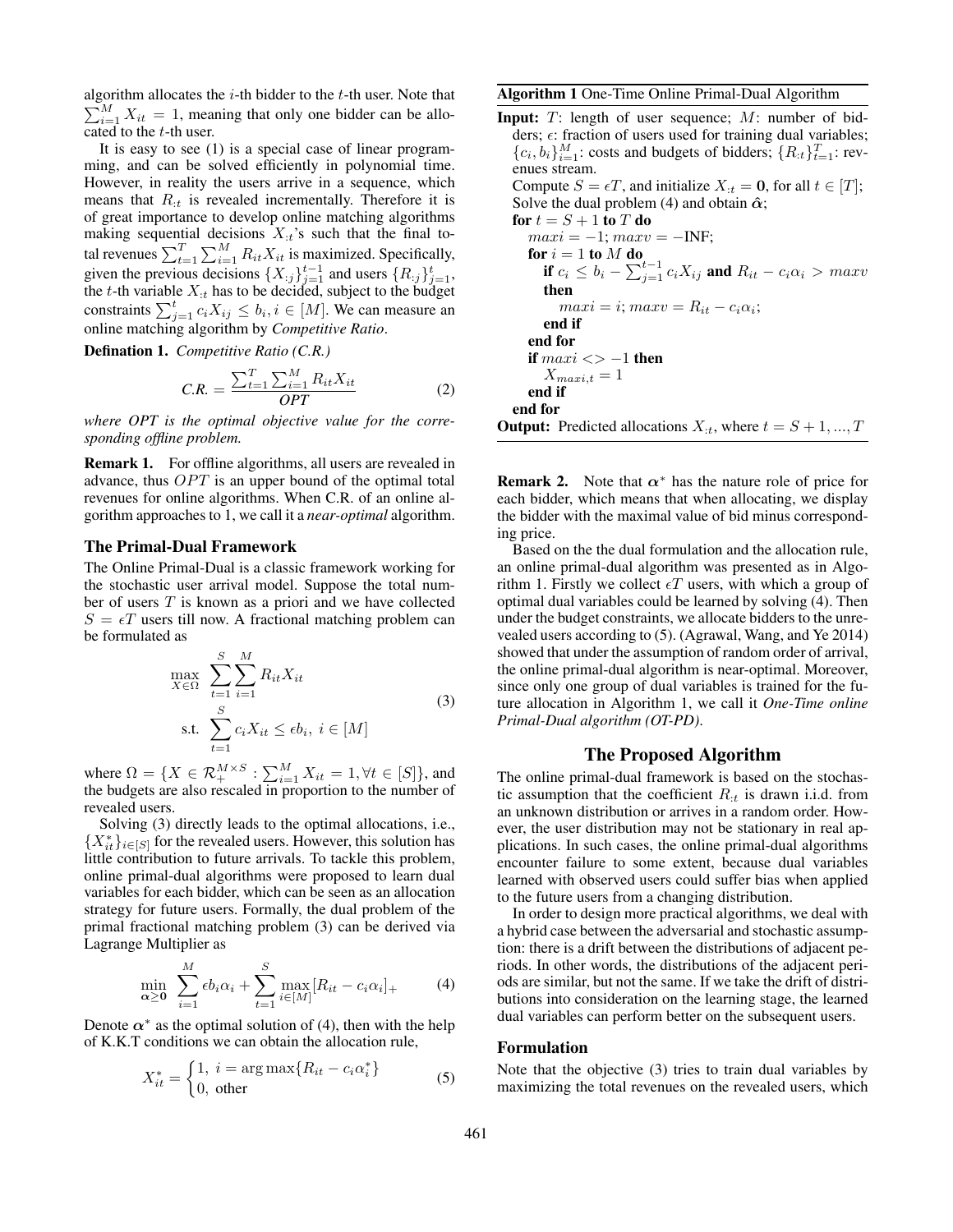can be seen as an optimization problem on empirical distribution. When the user distribution is changing, it is feasible to introduce a new distribution on revealed users that is tolerant of the distribution drifts. For this purpose, we borrow the idea from covarite shift learning problem that associates a weight  $p_t$  with each user. The user with larger weight is supposed to be more likely to arrive in the unrevealed sequence.

Now the key is how to learn reasonable weights for the revealed users. In this paper, we leverage techniques from distributionally robust optimization. Specifically, we define an ambiguity distribution set with KL-divergence around the empirical uniform distribution, then optimize for the worst case of distributions in the uncertainty set via a max-min objective to win a robust performance. Formally, denote  $\mathcal{L} =$  $\{l + 1, ..., l + S\}$ , consider the following robust matching problem defined on the user set  $\mathcal{L}$ ,

<span id="page-3-0"></span>
$$
\max_{X \in \Omega} \min_{p \in \Delta} \sum_{t \in \mathcal{L}} p_t \sum_{i=1}^M R_{it} X_{it} + \lambda \sum_{t \in \mathcal{L}} p_t \mathcal{H}(X_{*t})
$$
\n
$$
\text{s.t. } \sum_{t \in \mathcal{L}} p_t c_i X_{it} \le \frac{\epsilon b_i}{S}, \forall i \in [M]
$$
\n
$$
(6)
$$

where  $p = {p_t}_{t \in \mathcal{L}}$  is the weight associated with each user,  $\Delta = \{ \boldsymbol{p} \in \mathcal{R}^S : \text{ KL}( \boldsymbol{p} || 1/S) \leq \delta, \sum_{t \in \mathcal{L}} p_t = 1 \}$  is the ambiguity distribution set and  $\delta$  is the maximal uncertainty. Moreover, we introduce an entropy regularizer item  $\sum_{t \in \mathcal{L}} \mathcal{H}(X_{*t})$  for controlling the stability of solutions and obtaining benefits of optimizing convenience.

**Remark 3.** In [\(6\)](#page-3-0), we consider the ambiguity set near uniform distribution, i.e., the distribution in the set is at most  $\delta$ KL-divergence far from the uniform distribution. From this ambiguity set, we can see that two distributions from adjacent time intervals change not much and remain similar, which tends to the stochastic assumption. In the meanwhile, the worst-case distribution in the ambiguity set is learned to be optimized via the max-min formulation, which acts as the consideration in adversarial setting. Therefore, [\(6\)](#page-3-0) deals with the hybrid case between the adversarial and stochastic assumption indeed.

Remark 4. It is critical to set the size of KL divergence radius  $\delta$ , which is ralated to the number of the revealed users and the assumption about how much the user distribution changes. In practice, we could set this hyper-parameter via cross-validation.

### **Optimization**

The max-min objective in [\(6\)](#page-3-0) can be solved by alternating optimization. Introducing the dual variable  $\alpha_i$  for each constraint, we can obtain

$$
\min_{\alpha \geq 0} \max_{X \in \Omega} \min_{p \in \Delta} \sum_{t \in \mathcal{L}} p_t \sum_{i=1}^M R_{it} X_{it} + \lambda \sum_{t \in \mathcal{L}} p_t \mathcal{H}(X_{*t}) + \sum_{i=1}^M \alpha_i \left( \frac{\epsilon b_i}{S} - \sum_{t \in \mathcal{L}} p_t c_i X_{it} \right) \tag{7}
$$

Since the strong max-min property holds, we can swap the inner min and max, which leads to

$$
\min_{\alpha \geq 0} \min_{p \in \Delta} \max_{X \in \Omega} \sum_{t \in \mathcal{L}} p_t \sum_{i=1}^M R_{it} X_{it} + \lambda \sum_{t \in \mathcal{L}} p_t \mathcal{H}(X_{*t})
$$
\n
$$
+ \sum_{i=1}^M \alpha_i \left( \frac{\epsilon b_i}{S} - \sum_{t \in \mathcal{L}} p_t c_i X_{it} \right)
$$
\n(8)

<span id="page-3-1"></span>By fixing  $\alpha$  and p, we consider the max problem, i.e.,

$$
\max_{X \in \Omega} \sum_{t \in \mathcal{L}} p_t \sum_{i=1}^M R_{it} X_{it} + \lambda \sum_{t \in \mathcal{L}} p_t \mathcal{H}(X_{*t})
$$
\n
$$
+ \sum_{i=1}^M \alpha_i \left( \frac{\epsilon b_i}{S} - \sum_{t \in \mathcal{L}} p_t c_i X_{it} \right)
$$
\n(9)

Then we set the partial derivations of  $X$  in [\(9\)](#page-3-1) to zero and obtain the solution

<span id="page-3-2"></span>
$$
X_{it} = \frac{1}{Z_t} \exp(\frac{1}{\lambda}(R_{it} - \alpha_i c_i)), \tag{10}
$$

where  $Z_t = \sum_{i=1}^{M} \exp(\frac{1}{\lambda}(R_{it} - \alpha_i c_i))$  is a normalization factor. By substituting  $(10)$  into  $(9)$ , the dual of  $(6)$  can be cast as

<span id="page-3-3"></span>
$$
\min_{\alpha \geq 0, p \in \Delta} \lambda \sum_{t=1}^{S} p_t \log \left( \sum_{i=1}^{M} \exp(\frac{1}{\lambda} (R_{it} - \alpha_i c_i)) \right) + \sum_{i=1}^{M} \frac{\alpha_i \epsilon b_i}{S} \tag{11}
$$

This dual can be solved by alternating optimization.

Fix p and update  $\alpha$  The following proposition presents an closed form solution for  $\alpha$ .

**Proposition 1.** *The closed form solution for*  $\alpha$  *in* [\(11\)](#page-3-3) *can be presented as*

$$
\alpha_i = \max\left(0, \hat{\alpha}_i - \frac{\lambda}{c_i} \log \frac{\epsilon b_i}{Sw_i}\right) \tag{12}
$$

*Proof.* Proposition 1 can be proved with a bound optimization approach. Specifically, by exploiting the first order concavity property of the log-function, we have

$$
\log(z) \le \beta z - \log(\beta) - 1, \,\forall \beta > 0 \tag{13}
$$

Let  $\hat{\alpha}$  be the current solution and  $\frac{1}{\beta} = \sum_{i=1}^{M} \exp(\frac{1}{\lambda}(R_{it} - \alpha))$  $(\hat{\alpha}_i)$ ), then

<span id="page-3-4"></span>
$$
\log\left(\sum_{i=1}^{M} \exp\left(\frac{1}{\lambda}(R_{it} - \alpha_i c_i)\right)\right)
$$
  
\n
$$
\leq \log\left(\sum_{i=1}^{M} \exp\left(\frac{1}{\lambda}(R_{it} - \hat{\alpha}_i c_i)\right)\right) + \sum_{i=1}^{M} \hat{X}_{it} \exp\left(\frac{1}{\lambda}(\hat{\alpha}_i - \alpha_i c_i)\right)
$$
  
\n
$$
\leq \sum_{i=1}^{M} \hat{X}_{it} \exp\left(\frac{1}{\lambda}(\hat{\alpha}_i - \alpha_i)c_i\right)
$$
\n(14)

where  $\hat{X}_{it}$  is the primal solution [\(10\)](#page-3-2) computed with  $\hat{\alpha}$ . Since  $p$  is fixed, according to [14](#page-3-4) the optimization problem for  $\alpha$  can be approximated by

<span id="page-3-5"></span>
$$
\min_{\alpha \ge 0} \sum_{i=1}^{M} \left( \lambda w_i \exp(\frac{1}{\lambda} (\hat{\alpha}_i - \alpha_i) c_i) + \frac{\alpha_i \epsilon b_i}{S} \right) \tag{15}
$$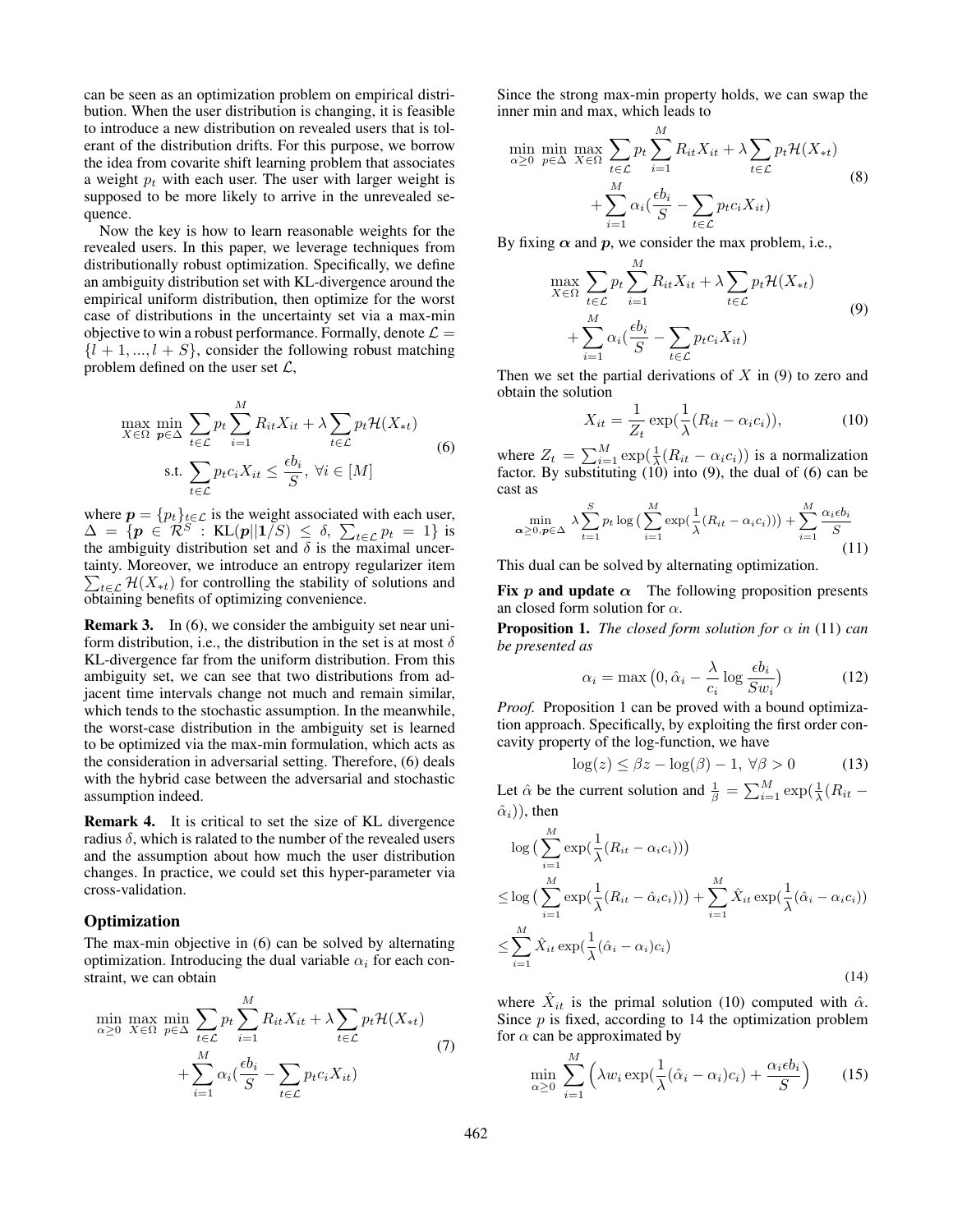where  $w_i = \sum_{t \in \mathcal{L}} p_t \hat{X}_{it}$ . It is obvious that [\(15\)](#page-3-5) can be decomposed into a set of small problems, i.e., for each  $\alpha_i$ ,

<span id="page-4-0"></span>
$$
\min_{\alpha_i \ge 0} \lambda w_i \exp\left(\frac{1}{\lambda}(\hat{\alpha}_i - \alpha_i)c_i\right) + \frac{\alpha_i \epsilon b_i}{S} \tag{16}
$$

We can see that [\(16\)](#page-4-0) is convex optimization, thus  $\alpha_i$  can be solved in a closed form solution as

$$
\alpha_i = \max\left(0, \hat{\alpha}_i - \frac{\lambda}{c_i} \log \frac{\epsilon b_i}{Sw_i}\right) \tag{17}
$$

Fix  $\alpha$  and update  $p$  Let  $A_t = \log \left( \sum_{i=1}^M \exp(\frac{1}{\lambda}(R_{it} (\alpha_i c_i))$  and  $C = \epsilon - \log(T)$ , the optimization problem of p can be rewritten as

$$
\min_{p} \lambda \sum_{t \in \mathcal{L}} p_t A_t
$$
\n
$$
\text{s.t. } \sum_{t \in \mathcal{L}} p_t \log(p_t) \le C, \sum_{t \in \mathcal{L}} p_t = 1
$$
\n
$$
(18)
$$

<span id="page-4-3"></span>Then introduce dual variable  $\gamma$  for the inequality constrain, we can obtain the Lagrange function

<span id="page-4-1"></span>
$$
L(p,\gamma) = \lambda \sum_{t \in \mathcal{L}} p_t A_t + \gamma \left( \sum_{t \in \mathcal{L}} p_t \log(p_t) - C \right) \tag{19}
$$

Set the partial derivations of  $p$  in [\(19\)](#page-4-1) to zero, we have the solution

<span id="page-4-2"></span>
$$
p_t = \frac{1}{Z} \exp(-\frac{\lambda A_t}{\gamma})
$$
 (20)

where  $Z = \sum_{t=1}^{T} \exp(-\frac{\lambda A_t}{\gamma})$  is a normalization factor. By substituting [\(20\)](#page-4-2) into [\(19\)](#page-4-1), the dual of [\(18\)](#page-4-3) can be formulated as

$$
\min_{\gamma > 0} \gamma C + \gamma \log \left( \sum_{t \in \mathcal{L}} \exp\left(-\frac{\lambda A_t}{\gamma}\right) \right) \tag{21}
$$

The dual variable  $\gamma$  can be updated as

$$
\gamma^{k+1} = \gamma^k - \eta \Big( C + \log \Big( \sum_{t \in \mathcal{L}} \exp\left( -\frac{\lambda A_t}{\gamma^k} \Big) + \frac{\lambda}{\gamma^k} \sum_{t \in \mathcal{L}} p_t^k A_t \Big) \Big)
$$
(22)

where  $\eta$  is the step size and  $p^k$  can be calculated with  $\gamma^k$ according to [\(20\)](#page-4-2). Therefore, we alternate between these two steps until convergence.

### Algorithm

For the online matching problems with user arrival distribution drifts, we have introduced a robust formulation and presented an efficient optimization method for it. Moreover, given the assumption that there is a drift between the distributions of adjacent periods, it is necessary to maintain a dynamic updating scheme when designing the algorithm framework. In this section, we propose a Robust Dynamic Learning Algorithm (RDLA), where the dual variables are updated with the latest revealed users at equal time intervals. The details are stated in Algorithm [2.](#page-4-4) As can be seen, RDLA splits the whole users into  $\frac{1}{\epsilon}$  time intervals with equal length, and trains a group of dual variables by solving the robust matching objective [\(6\)](#page-3-0) at each time interval, then use it to determine the sequential decisions in the next period.

### <span id="page-4-4"></span>Algorithm 2 Robust Dynamic Learning Algorithm

Input:  $T$ : length of user sequence;  $M$ : number of bidders;  $\epsilon$ : fraction of users used for training dual variables;  ${c_i, b_i}_{i=1}^M$ : costs and budgets of bidders;  ${R_{:t}}_{t=1}^T$ : revenues stream. Compute  $S = \epsilon T$ , and initialize  $X_{:t} = 0$ , for all  $t \in [T]$ ; for  $t = S + 1$  to T do if mod  $(t, \epsilon T) == 1$  then Let  $\mathcal{L} = \{t - S, ..., t - 1\}$ ;

while IS\_NOT\_CONVERGE do Fix p, solve [\(11\)](#page-3-3) by Proposition 1 and obtain  $\alpha$ ; Compute  $A_t = \log \left( \sum_{i=1}^M \exp(\frac{1}{\lambda}(R_{it} - \alpha_i c_i)) \right);$ 

Fix  $\alpha$ , solve [\(18\)](#page-4-3) by GD and obtain  $p$ ; end while end if Compute  $X_{t}$  with  $\alpha$  according to [\(10\)](#page-3-2);  $maxi = -1; maxv = -INF;$ for  $i=1$  to  $M$  do if  $c_i \leq b_i - \sum_{j=1}^{t-1} c_i X_{ij}$  and  $X_{it} > maxv$  then  $maxi = i; maxv = X_{it};$ end if end for Set  $X_{:t} = 0$ if  $maxi \leq -1$  then  $X_{maxi,t} = 1$ end if end for **Output:** Predicted allocations  $X_{:t}$ , where  $t = 1, ..., T$ 

The Equal Period Updating Scheme It is important to adopt a dynamic updating scheme when facing distribution drifts. According to [\(Agrawal, Wang, and Ye 2014\)](#page-6-1), OT-PD achieves near-optimal competitive ratio under the random order assumption. However, when the user arrival distribution is drifting constantly, the dual variables trained some time ago can be outdated such that OT-PD will suffer severely degenerated performance. Therefore, it is necessary to design an algorithm that can update the dual variables dynamically. [\(Agrawal, Wang, and Ye 2014\)](#page-6-1) proposed a Dynamic Learning Algorithm (DLA) that updates dual variables at geometric time intervals under the assumption of the random order of arrival. The dual variables learned from all revealed users are used to determine the sequential decisions in the current period.

However, the DLA framework has also several disadvantages when facing our consideration. Firstly, since the user arrival distribution is drifting all the time, it is more reasonable to keep the rate of updating stable, while the geometric period updating leads to the lag of model in last half of allocation. On the other hand, when the user arrival distribution is changing, it is unnecessary to involve all the revealed users for updating dual variables because the early revealed users can also be outdated, which may even lead to a poor performance. Based on these considerations, we adopt the equal period updating scheme and train dual variable with only users in the latest period as shown in Algorithm [2.](#page-4-4)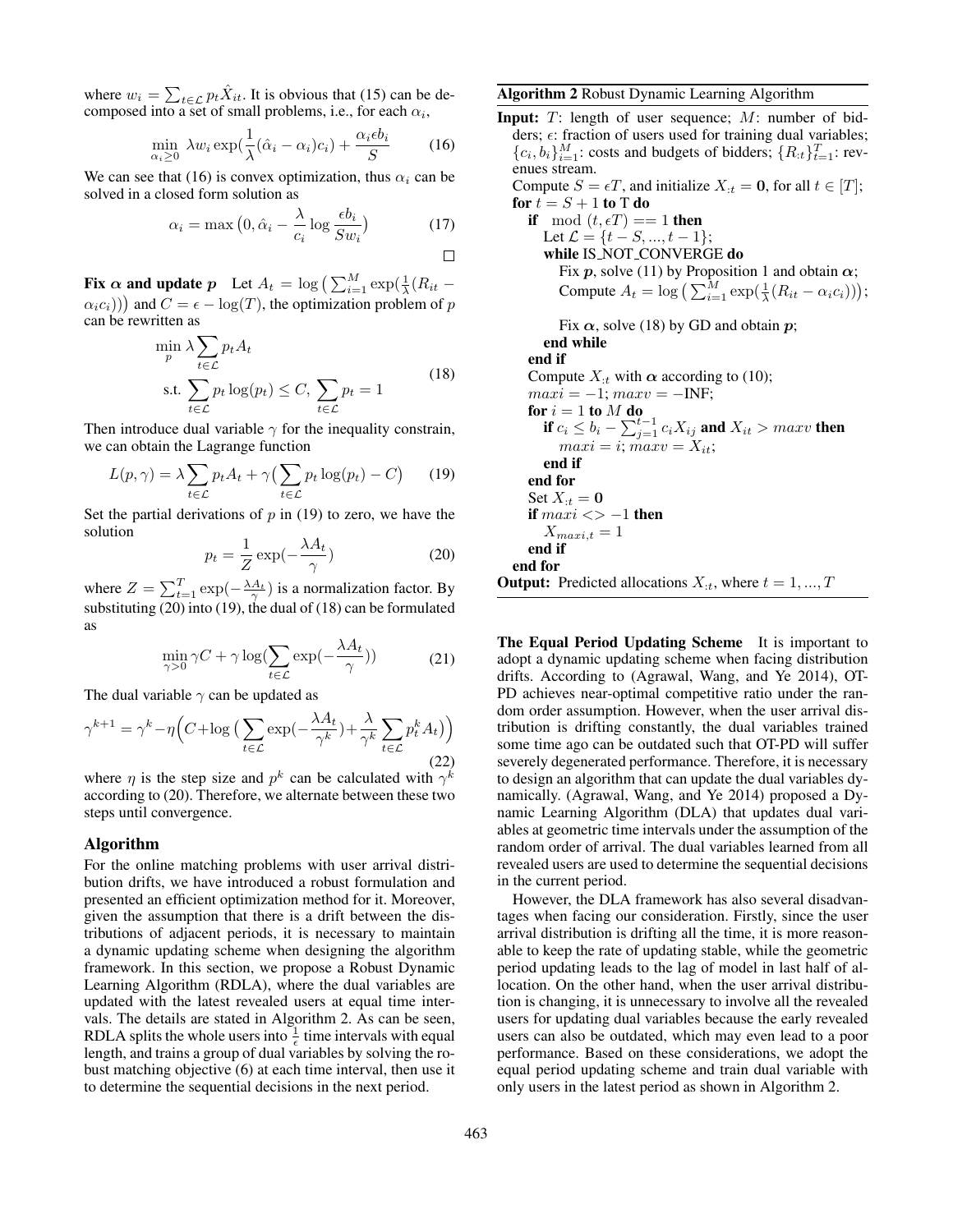<span id="page-5-0"></span>

Figure 1: The mean of top-3 bids and count the number of candidating bidders in each query. Each bar shows one of the statistics averaged over users from the same time interval.

### Experiments

### Settings

In this section, we evaluate the effectiveness of the RDLA approach on a real displaying ads dataset. Online advertisements have been the main revenue source for many internet companies, therefore it is of great importance to improve the performance of displaying ads. The formulation of such problem is the same as [\(6\)](#page-3-0) setting  $c_i = 1, \forall i \in [M]$ . To be more precise, there are  $M$  bidders each daily displaying capacities  $b_i$  and T bid search users arriving incrementally. Based on the relevance of each search keyword, the  $i$ -th bidder could expect a revenue value of  $R_{it}$  on t-th query. For the  $t$ -th query, the allocation system has to choose a vector  $x_t = \{x_{it}\}_{i=1}^M$ , where  $x_{it} \in \{0, 1\}$  indicates whether the  $t$ -th query is allocated to the  $i$ -th bidder. The goal is to maximize the total revenues over all bidders and queries under the displaying capacity constraints.

Dataset The dataset used here consists of 245 bidders and millions of search queries from 7 days. Here we take queries in one day as an offline matching programming, thus 7 displaying ads problems are evaluated. The query numbers of these problems are in order of millions. Due to the consideration of trade secrets, all of the reported information about the dataset has been masked.

In order to see whether the distribution of  $X_{:t}$  is changing, we calculate the mean of top-3 bids and count the number of candidating bidders in each  $X_{:t}$ , which reflect the bidding level and bidding depth respectively. These two statistics could give some expression to the user arrival distribution, and are shown in Figure [1.](#page-5-0) Each bar shows one of the statistics averaged over users from the same time interval. It can be observed that the distribution of queries are drifting all the time, which is natural because the features of arrival queries and the bidding strategies of bidders on the platform are not stationary. Therefore, we expect an improved performance when our proposed RDLA is adopted in this task.

Baselines We compare the proposed RDLA with the following approaches: i) DLA with geometric period updating (DLA-geometric); ii) a variant of DLA with equal period

updating (DLA-equal); iii) OT-PD; iv) Greedy. Parameters  $\epsilon$ in RDLA, DLA-geometric, DLA-equal, and OT-PD are all fixed as 0.1, and  $\lambda$  in RDLA is set as 10. Furthermore, in order to see the influence of the choice of  $\delta$ , we evaluate the proposed RDLA method with several  $\delta$  setting, i.e., 1e – 2,  $1e - 3$ ,  $1e - 4$ . Finally, the total revenues are used for evaluating the compared methods.

### **Results**

The results of RDLA and its compared methods are shown in Table [1.](#page-6-2) As we can see, over all bid allocation problems, DLA-equal performs better than DLA-geometric. This result shows the superiority of the equal period and local updating for cases that distribution drifts. Moreover, despite that both RDLA and DLA-equal adopt the equal period and local updating scheme, the former is better than the latter, which shows the necessity of robustness consideration for online matching problems with drifting user distribution. In particular, it can be calculated that RDLA is able to increase 5.5% more total revenue than the classical OT-PD method.

Besides the dual variables, we also learn a weight for each revealed user by optimizing [\(6\)](#page-3-0), which can be seen that search queries have different importance when training the dual variables. It is necessary to see the role of the learned weights in improving performance. For this purpose, we analyze the learned weights and some results are shown in Figure [2,](#page-6-3) where figures are grouped by columns. The red lines of the first row show the sorted ratio of the learned weights of each queries to the uniform distribution, i.e.,  $\frac{w_t}{1/\epsilon T}$ . We note that a few queries received significantly lower weights, while most of the rest hold a bit more weights than  $\frac{1}{\epsilon T}$ . We further correspondingly plot the mean of top-3 bids and the number of candidating bidders, which are shown as the orange and blue lines of the second row respectively. As we see, all of the queries with significantly lower weights have relatively higher top-3 bids and more candidating bidders, which is an outcome of the max-min formulation of [\(6\)](#page-3-0).

The contribution of this observation to the performance improvement can be explained from two views. For briefness, we call the queries with significantly higher top-3 bids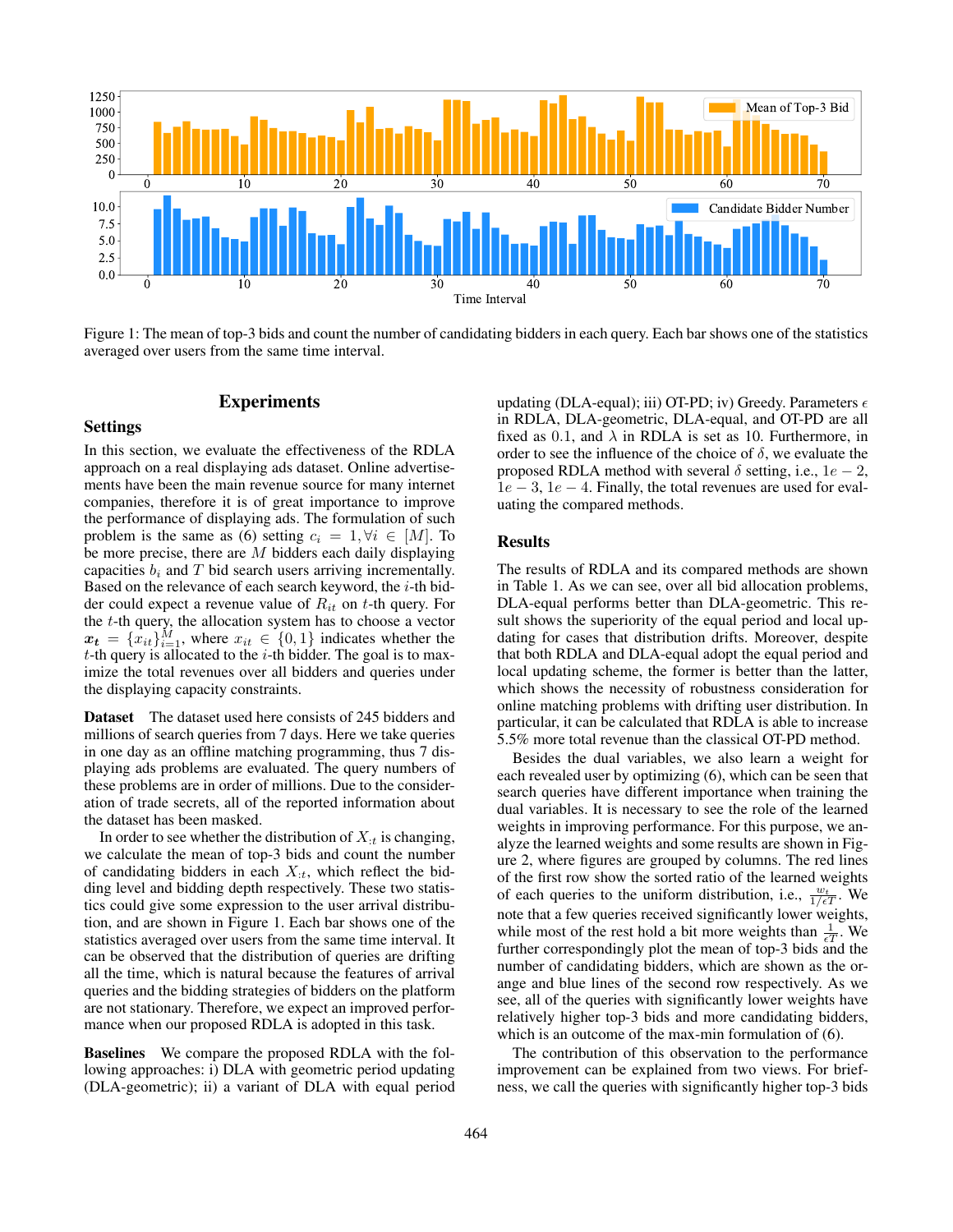$\times 10^4$  Day 1 Day 2 Day 3 Day 4 Day 5 Day 6 Day 7 Mean $\pm$ Std. Greedy 8053.5 7820.6 9840.1 9759.5 7945.1 8136.7 8783.7 8619.9±798.5 OT-PD 8101.5 7960.6 9894.6 10309.8 9011.6 8260.1 8826.6 8909.3 $\pm$ 838.7 DLA-geometric 8551.7 8224.6 10143.9 10621.5 9034.7 8403.8 9021.3 9143.0±841.3 DLA-euqal 8652.4 8467.4 10273.7 10376.0 9179.9 8393.9 9172.1 9216.5 $\pm$ 758.0<br>  $\delta = 1e - 2$  8825.7 8550.6 10303.5 10626.0 9258.1 8505.6 9395.1 9352.1 $\pm$ 772.3 RDLA  $(\delta = 1e - 2)$  8825.7 8550.6 10303.5 10626.0 9258.1 8505.6 9395.1 9352.1 $\pm$ 772.3<br>RDLA  $(\delta = 1e - 3)$  **8902.9 8626.5 10388.5 10683.2** 9221.3 8487.2 **9463.6 9396.2** $\pm$ 787.2 RDLA  $(\delta = 1e - 3)$  **8902.9 8626.5 10388.5 10683.2** 9221.3 8487.2<br>RDLA  $(\delta = 1e - 4)$  8790.5 8552.3 10367.2 10483.0 **9272.8 8509.0** RDLA  $(\delta = 1e - 4)$  8790.5 8552.3 10367.2 10483.0 **9272.8 8509.0** 9313.2 9326.9±753.9 1.0 1.0 1.0

<span id="page-6-2"></span>Table 1: The results (Total Revenues) of RDLA and its compared methods. Boldface highlights the largest revenues.

<span id="page-6-3"></span>

Figure 2: These figures are grouped by columns. The red lines in the first row show the sorted ratio of the learned weights of each queries to the uniform distribution, the orange and blue lines in the second row show the mean of top-3 bids and the number of candidating bidders, correspondingly.

and more candidating bidders *Fall Samples*. From robust optimization aspect, the Fall Sample can be seen as some noise, which could be a large component in the empirical total revenue but actually has no help for improving the dual variables. From distribution drifting aspect, the Fall Samples in previous time interval can be disappeared in the next one with high probability. For both of the above consideration, it can be impactful to reduce the weights of Fall Samples, which has been validated by the empirical results.

Moreover, it is notable that RDLA training with  $\delta$  =  $1e - 3$  performs better than that with  $\delta = 1e - 2$  and  $\delta = 1e - 4$ . This phenomenon is reasonable: when  $\delta$  is set too small, the distribution in the ambiguity set is too close to the nominal distribution, thus there is not enough space for RDLA to capture the user distribution drifts; when  $\delta$  is set too large, the ambiguity set will contain overmuch distributions that are far from the nominal distribution, leading to a large variance of the algorithm performance. Therefore, the hyper-parameter  $\delta$  should be chosen carefully such that the learned models can capture the real user arrival fashion. In practice, we could set this hyper-parameter via crossvalidation.

## **Conclusion**

Most existing online matching methods have adopted either adversarial or stochastic user arrival assumption, while on both of them significant limitation exists. In this paper, we consider a novel user arrival model where users are drawn from drifting distribution, which is a hybrid case between the adversarial and stochastic model, and propose a new approach RDLA to deal with such assumption. Instead of maximizing empirical total revenues on the revealed users, RDLA leverages distributionally robust optimization techniques to learn dual variables via a worst-case consideration over an ambiguity set on the underlying user distribution. Furthermore, we present a dynamic learning scheme to tackle the drifting distribution by updating dual variables at equal time intervals. Experiments on a real internet advertising task exhibit the impressive performance of RDLA, showing the necessity of the robustness consideration and the superiority of equal period updating scheme.

#### Acknowledgement

Authors want to thank reviewers for helpful comments and thank Peng Zhao and Yao-Xiang Ding for helpful discussions.

### References

<span id="page-6-0"></span>Aggarwal, G.; Goel, G.; Karande, C.; and Mehta, A. 2011. Online vertex-weighted bipartite matching and single-bid budgeted allocations. In *Proceedings of the 22nd Annual ACM-SIAM Symposium on Discrete Algorithms*, 1253– 1264.

<span id="page-6-1"></span>Agrawal, S.; Wang, Z.; and Ye, Y. 2014. A dynamic nearoptimal algorithm for online linear programming. *Operations Research* 62(4):876–890.